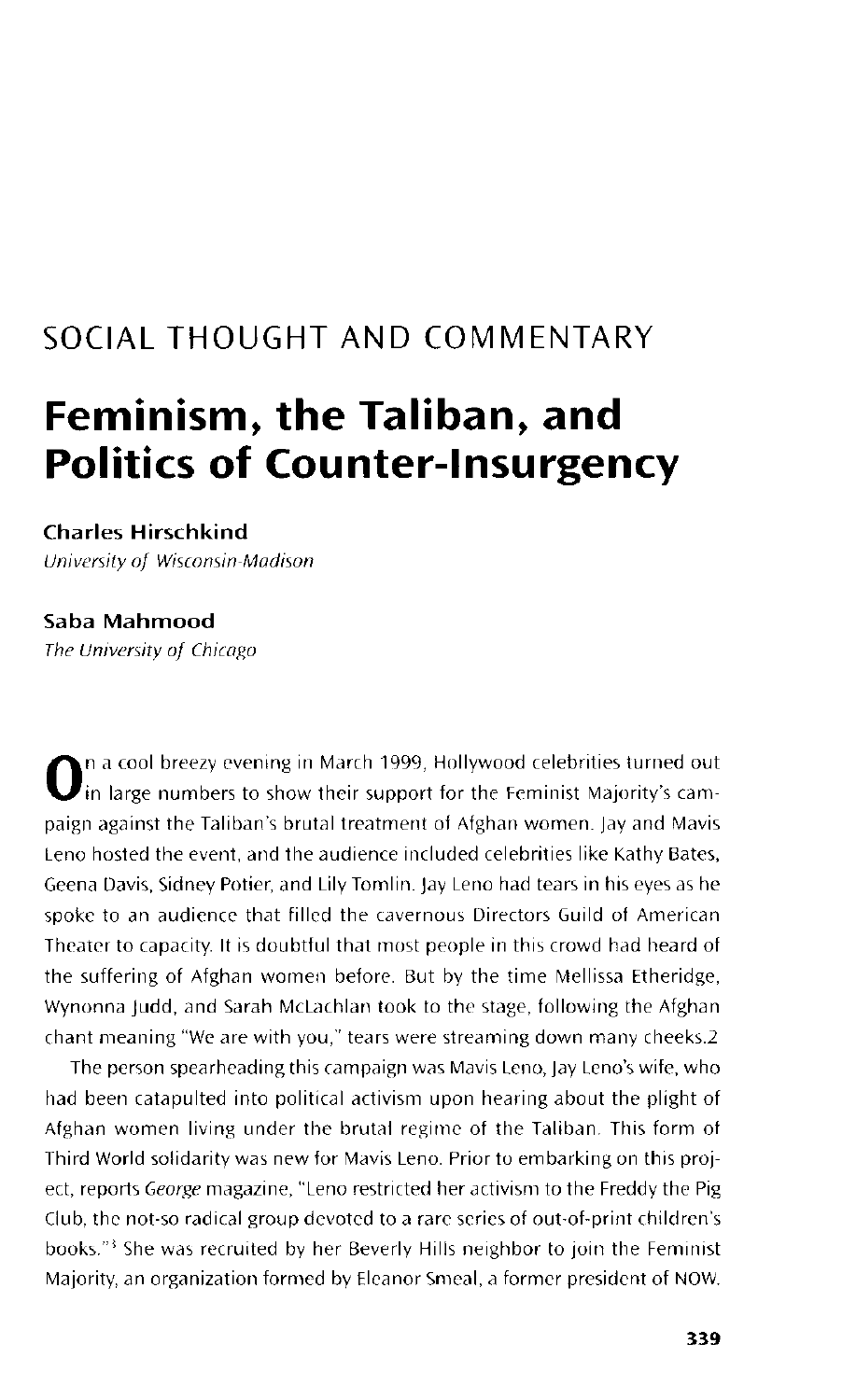Little did members of the Feminist Majority know that Leno would make the pligbt of Afgban women living under tbe Taliban rule a cause (elebre: not only did the Hollywood celebrities |oin tbe ranks ol what came to be called tbe "Stop Gender Apartheid in Afghanislan" campaign, but a large number of popular women's magazines (like *Glamour, Jane, Teen*, etc.), in addition to leminist journals like Sojourner, Off our Backs and Ms., carried articles on the plight of Afghan women living under the Taliban. The Lenos personally gave a contribution ot '&1OO,aOO to help kick off a [jublic awareness campaign. Mavis Leno testified before the Senate Foreign Relations Committee, spoke to Unocal shareholders to dissuade them from investing in Afghanistan, and met with President Bill Clinton to convince bim to cbange his wavering policy toward tbe Taliban. In addition, the Feminist Majority carried out a broad letter writing campaign targeted at the White House. The Feminist Majority claims that it was their work that eventually dissuaded Unocal officials to abandon their plans to develop a natural gas pipeline in Afghanistan, and convinced the Hollywood-Iriendly Bill Clinton to condemn the Taliban regime.

Even skeptics who are normally leery of Western feminists' paternalistic desire to "save Third World women" were sympathetic to the Feminist Majority's campaign. This was in part because the restrictions that the Taliban had imposed on women in Afgbanistan seemed atrocious by any standard: Tbey forbade women from all positions of employment, eliminated schools for girls and university education for women in cities, outlawed women from leaving their bomes unless accompanied by a close male relative, and forced women to wear the burga (a head to toe covering with a mesh opening to see through). Women were reportedly beaten and flogged for violating Taliban edicts. There seemed to be little doubt in the minds of many that the United States, with its impressive political and economic leverage in the region, could help alleviate tbis sad state of affairs. As one friend put it, "Finally our government can do something good for women's rights out there, rather than working for corporate profits." Rallying against the Taliban to protest their policies against Afghan women provided a point of unity for groups trom a range of political perspectives: from conservatives to liberals and radicals, trom Republicans to Democrats, and from Hollywood glitterati to grass roots activists. By tbe time tbe war started, feminists like Smeal could be found cozily chatting with the generals about their shared enthusiasm for Operation Fnduring Freedom and the possibility of women pilots commandeering  $F-16s$ ,<sup> $+$ </sup>

Among the key factors that facilitated this remarkable consensus, there are two in particular that we wish to explore here: the studied silence about the cru-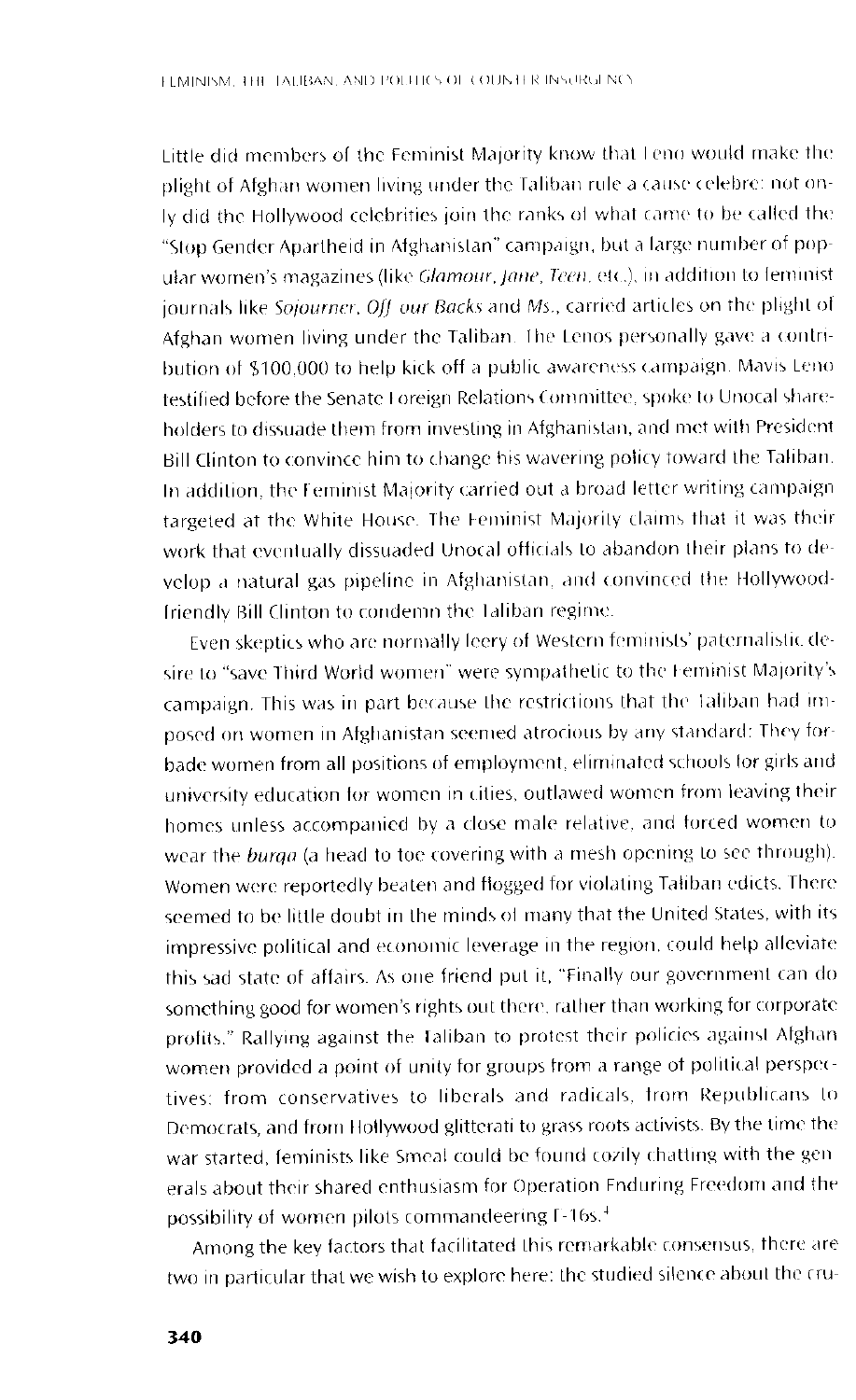cial role tbe United States bad played in creating the miserable conditions under which Afgban women were living; and secondly, a wboie set of questionable assumptions, anxieties, and prejudices embedded in the notion of Islamic fundamentalism. It was striking how a number of commentators, in discussions that preceded the war, regularly failed to connect the predicament of women in Afghanistan with the massive military and economic support that the US provided, as part of its Cold War strategy, to the most extreme of Afgban religious militant groups. This silence, a concomitant of the recharged entbusiasm for tbe US military both within academia and among the American public more generally, also characterized much of the response both to reports of mounting civilian casualties resulting from tbe bombing campaign, and to tbe widespread famine tbat the campaign threatened to aggravate. For example, as late as early December, the Feminist Majority website remained stubbornly focused on tbe ills of Taliban rule, witb no mention of tbe 2,2 million victims of three years of drought who were put at greater risk of starvation because US bombing severely restricted the delivery of food aid. Indeed, the Feminist Majority made no attempts to join the calls issued by a number of humanitarian organizations including the Afghan Women's Mission  $\pm$  to halt the bombing so that food might have been transported to the Afghans before winter set in.<sup>5</sup> In the crusade to liberate Afghan women from the tyranny of Taliban rule, there seemed to be no limit of the violence to which Americans were willing to subject the Afghans, women and men alike. Afghanistan, so it appeared, had to bear another devastating war so that, as the *New York Times* triumphantly noted at the exodus of the Taliban from Kabul, women can now wear burgas "out of choice" rather than compulsion.

The twin figures of tbe Islamic fundamentalist and bis female victim helped consolidate and popularize the view that such hardship and sacrifice were for Afghanistan's own good. Following the September 11th attacks, the *burga*clad body of the Afghan woman became the visible sign of an invisible enemy that threatens not only "us," citizens of the West, but our entire civilization. This image, one foregrounded initially by tbe Feminist Majority campaign though later seized on by the Bush administration and the mainstream media, served as a key element in the construction of tbe Taliban as an enemy particularly deserving of our wrath because of their harsh treatment of women. As Laura Bush put it in her November 17<sup>th</sup> radio address to the nation: "Civilized people throughout the world are speaking out in horror—not only because our hearts break for the women and children of Afghanistan, but also because in Afghanistan, we see the world the terrorists would like to impose on the rest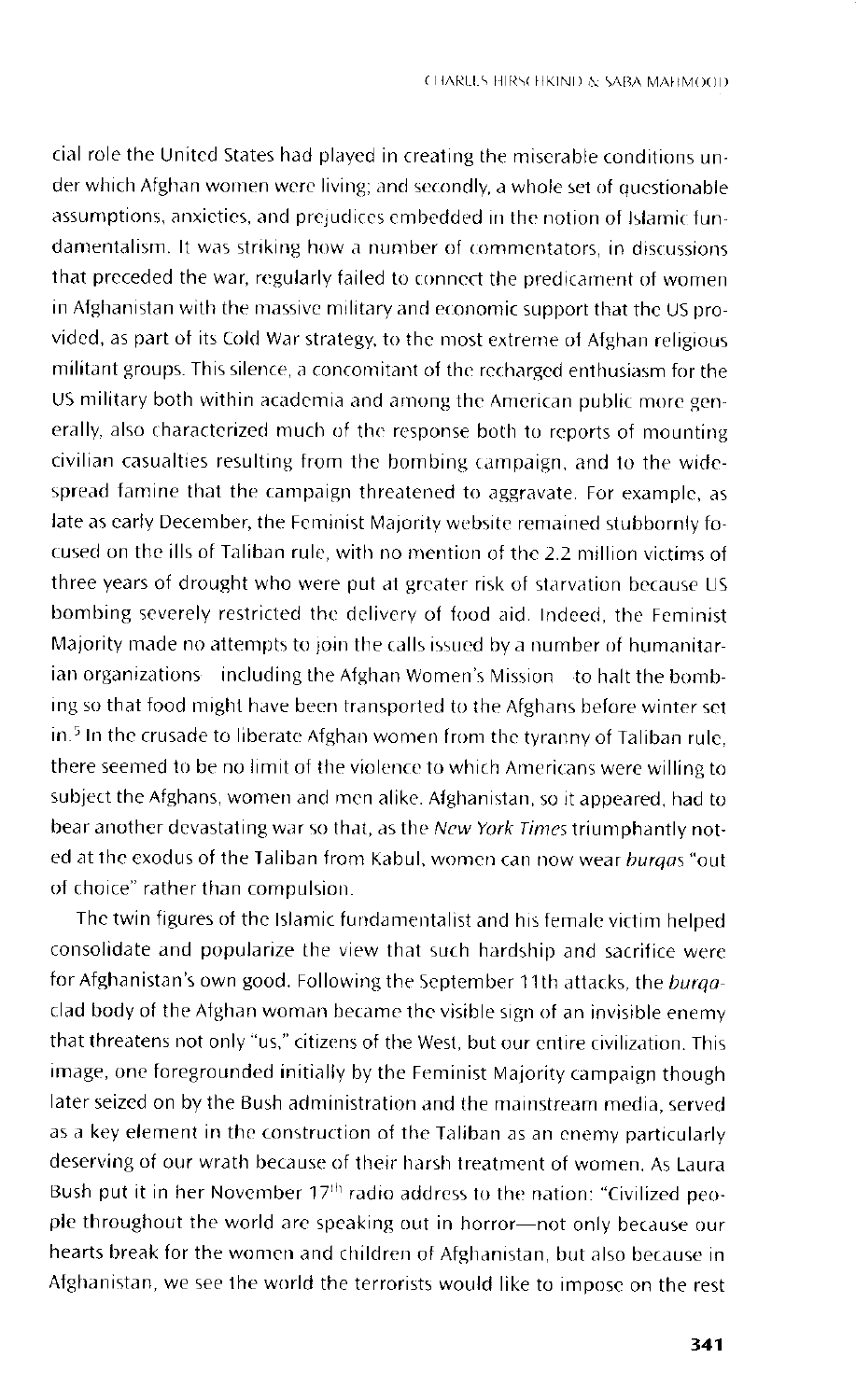oi US," Not surprisingly, the military success of Operation Fnduring I reedom was celebrated first and foremost as the liberation of Afghan women from Taliban control.

Our main concern here is not simply to dwell on the inadequacies of the campaign to rescue Afghan women by the Feminist Majority or other groups, but to address the larger set of assumptions and attitudes undergirding this campaign and tbat are reflected widely in American public opinion: attitudes about the proper place of public religious morality in modern Islamic societies, and in particular how such morality is seen to shape and constrain women's behavior. Ihe laliban in many ways have become a potent symbol ol all that liberal public opinion regards as grievously wrong with Islamic societies these days, proof of the intense misogyny long ascribed to Islam, and most emiphatically to those movements witbin Islam referred to as fundamentalist, Fbat from the rubble left behind by the game of super power politics played out on Afghan bodies and communities, we can only identifv tbe misogynist macbinations of the Islamic fundamentalist testifies to the power this image bears, and the force it exerts on our political imagination.

#### Counterinsurgency

It is striking that even among many of those who came to acknowledge the US involvement in the civil war in Afghanistan, the neat circuit of women's oppression. Taliban evil, and Islamic fundamentalism remained largely unchallenged. It is worthwhile here to briefly recall some of the stunning history of the conflict in Afgbanistan, US concern for what was until then a neglected part of South West Asia was greatly heightened when the Soviet Union invaded Afghanistan in 1979, President jimmy Carter signed a directive to begin coverl operations in Afgbanistan in order to harass tbe Soviet occupying forces by supplying funds, weapons, and other forms of support to the Afghan fighters known as the *mujahedeen.* By 1986, under the Reagan administration, this project had mushroomed into the largest covert operation in US history since WW II, Overall, the US funneled more than \$3 billion to the mujahedeen, with an equal if not greater amount coming from Saudi Arabia, one of the staunchest tJS allies. Tbe Saudi monarcby bad historically been lavish funders of anti-leftist forces around the globe. The aims of the Saudi monarchy to root out any communist influence from the Muslim world dovetailed witb tbe Reagan Doctrine wbich had increased US support ior anticommunist insurgencies against Soviet-backed regimes in various parts of the Third World.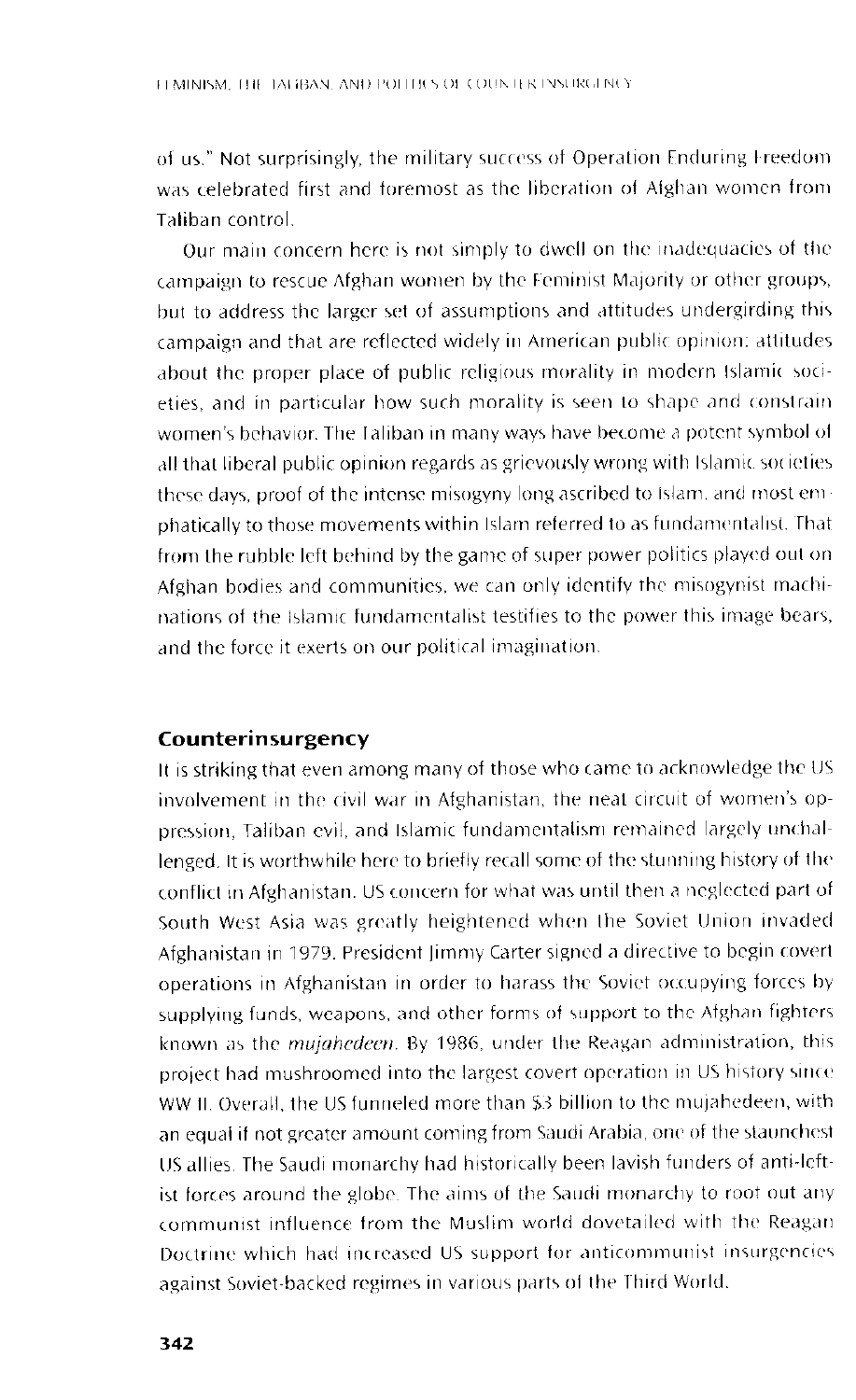Pakistan was the ground from which this covert operation was staged. The then military dictator of Pakistan, General Zia ul-Haq, who had just overthrown the democratically elected prime minister Zulfikar Ali Bhutto, was more than eager to oblige the Americans, not only as a means to obtain US economic aid but also to bolster the legitimacy of his military rule. Pakistan's Inter-Services Intelligence agency, or ISI, was a key player in both channeling US arms to the Afghan *mujahedeen*, as well as training them. The strategy that the CIA pursued in this covert operation was quite different from the one pursued in Nicaragua and Angola insofar as no Americans trained the *mujahedeen* directly—instead the CIA trained Pakistani instructors and members of the ISI. $^6$ 

 $\gamma^2$  and  $\gamma$ 

Throughout the Afghan war, critics of the CIA's covert operation voiced two major complaints: first, that the bulk of US aid was being funneled to the most extreme and conservative Islamic groups from the Afghan opposition; second, that as an indirect consequence of the CIA operation, the Afghanistan-Pakistan region was now the largest producer of heroin as well as a sizeable marketplace for illicit arms. Let us consider each of these. When Moscow first intervened militarily in Afghanistan in 1979, there were a variety of both Islamic and secularnationalist Afghan groups opposed to the Moscow-backed Communists, some of them espousing political and religious positions we would label "moderate," Yet the majority of the US aid (as much as 75%) was channeled to the most extremist of these opposition groups, an important consequence of which was themarginalization of moderate and secular voices. It is widely understood that the Pakistani agency ISI was instrumental in choosing these groups. But as the World Policy Journal noted, "There is no evidence to indicate that CIA officials or other US policymakers strenuously objected to the channeling of aid to the most extreme authoritarian elements of the Afghan resistance".<sup>7</sup>

One of the most favored of these groups was headed by Gulbuddin Hekmatyar, a man known for throwing acid in the faces of women who refused to wear the veil, and whose group received as much as 50% of US aid. When questioned about the US support of Hekmetyar, a CIA official in Pakistan explained. "Fanatics fight better."<sup>8</sup> This policy of promoting extremist Islamic groups in the region, and equipping them with the most sophisticated military and intelligence equipment, had gradually, over a period of ten years, created the political climate in which the emergence of the Taliban was a predictable outcome. Even though the Taliban did not come into power until 1995, well after both the US and Soviet Union had withdrawn from the region, their methods were not much different from groups that the US and its allies had supported. Neither, for that matter, are the practices of the United States' more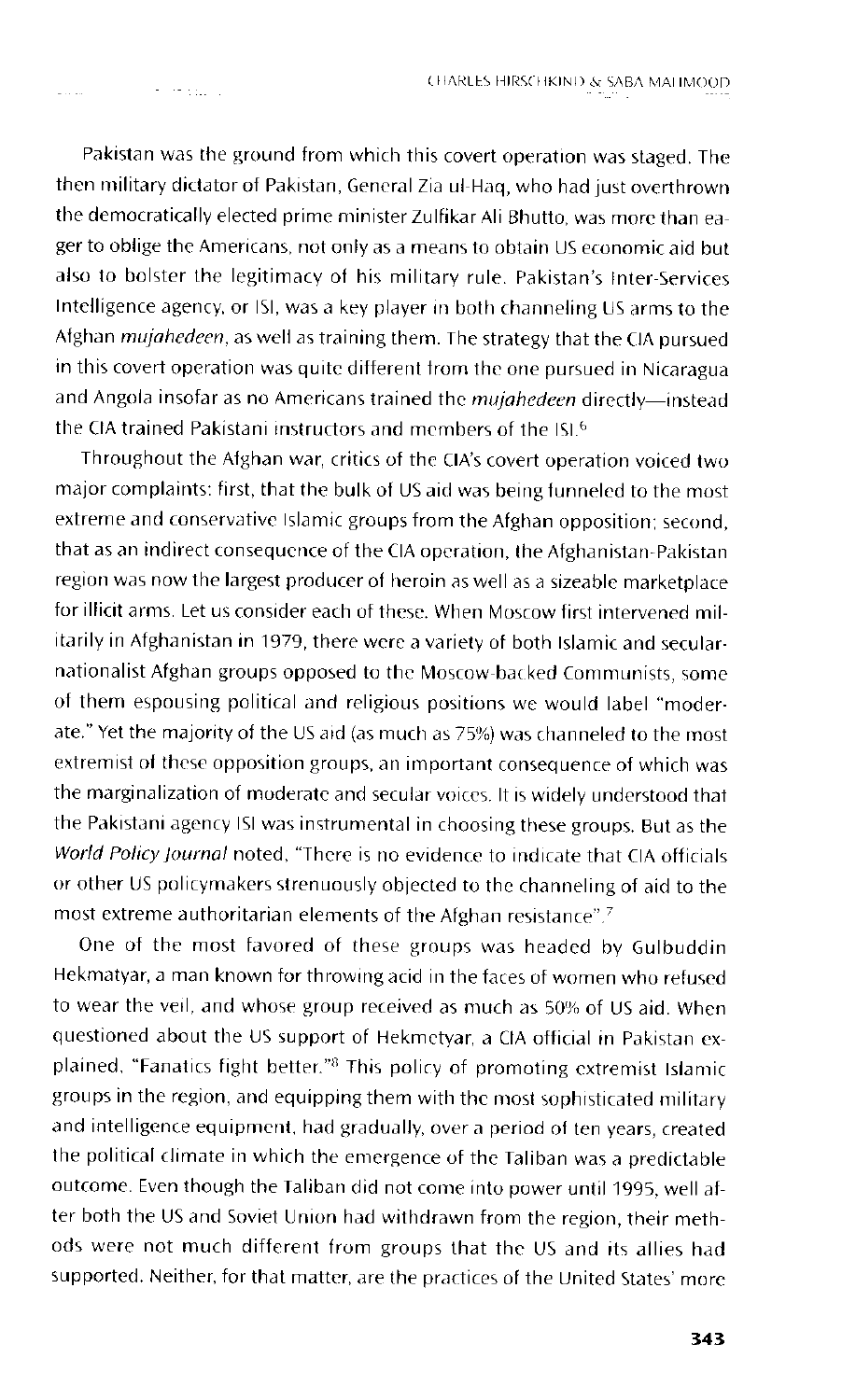recent allies, the Northern Alliance, a fact that is becoming evident since their seizure of power in Kabul. After the exodus of the Taliban, as the Northern Alliance were being legitimized in Germany, the widely respected Afghan women's organization, Revolutionary Association of the Women of Afghanistan, put out a statement saying "The people of the world need to know that in terms of widespread raping ot girls and women Irom seven to 70, the track record of the Taliban can no way stand up against that of these very same Northern Alliance associates,"''

The arms pipeline established between the US-ISI-Mujahedeen was notoriously corrupt, and many of the arms that the CIA supplied ended up being sold in the open market as well as being channeled to groups ot tighters already known for their excessively violent tactics against non-combatant peoples living within the area ol contlict. The CIA turned a blind eve to Ihis arms leak, chalking it up to the necessary cost ot a covert operation, and in so doing, turned the region into one of the most heavily armed areas in the world.<sup>10</sup> in addition, as the Afghan *mujahedeen* gained control over liberated zones in Afghanistan, they required that their supporters grow opium to support the resistance. Under CIA and Pakistani protection, Pakistan military and Afghan resistance fighters opened heroin labs on the border between the two countries. By 1981 this region was supplying 60% of the US demand for heroin. In Pakistan the results were particularly horrendous: the number of heroin addicts rose from a handful in 1979 to one million two hundred thousand by 1995.<sup>11</sup>

In its literature, the Feminist Majority claims that "Afghanistan, under the Taliban rule, [had] become the number one producer of illicit opium and heroin in the world."<sup>12</sup> Insomuch as the Taliban did not come to power until 1995 and Atghanistan was already the major supplier ot world heroin by 198S, this was a misrepresentation of tacts. On the contrary, according to the United Nations, the Taliban all but eliminated heroin production in the tirst year trom the areas under their control.<sup>13</sup> Where heroin production did continue to flourish was in areas controlled by the Northern Alliance, Its cultivation has remained an important source of revenue for them, and indeed, since their rise to power, poppy cultivation has been revived in many ot the areas trom which the Taliban had managed to eliminate it, Ihe Feminist Majority's misrepresentation of the Taliban drug policy was consistent with the overall picture that the group sought to present, one that held the Ialiban solely responsible tor the catastrophic situation that the Afghans, in particular women, taced.

Feminist Majority statements consistently ignored the devastation wrought bv two decades of warfare in which women and children had suffered most heav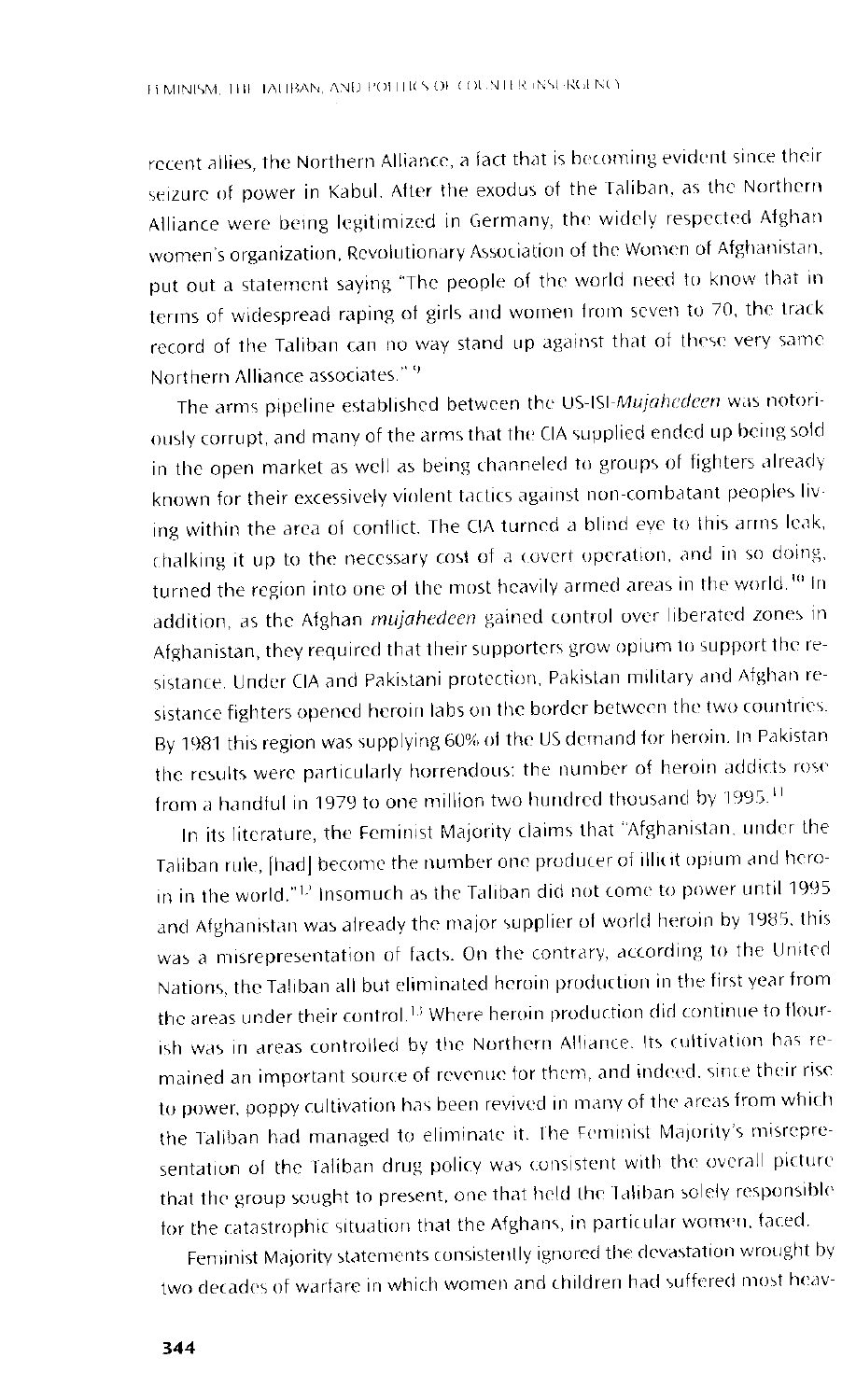ing the marked

ily, and instead suggested a relatively benign picture of women's lives prior to Taliban rule. For example, in 1998 when the Lenos announced their \$100,000 contribution to the Feminist Majority campaign, Mavis Leno said, "Two years ago women in Afghanistan could work, be educated, and move about freely. Then the Taliban seized power. Today women are prohibited from leaving their homes unless accompanied by a close male relative and are forced to wear the burqa. Girls and women are banned from schooling....No healthcare,,.no education.,, no freedom of movement. This nightmare is reality for 11.5 million women and girls in Afghanistan."<sup>14</sup> It has been common knowledge for anyone interested in the region that Afghan men and women have long suffered from many of the ills that the Feminist Majority attributed to the Taliban. Fur example, in addition to being one of the poorest nations of the world, Afghanistan had, for a number of years, one of the highest infant and maternal mortality rates. These conditions were only exacerbated by twenty years of war during which the delicate balance of tribal power was radically destabilized by the influx of weapons, making ordinary people subject to violence on an unprecedented scale. As is often the case, the increased militarization of Afghan society made women more subject to violence than at any time before. During this period of civil war, perhaps two million Afghans were killed, and six million made refugees—75% of whom are women and children. Afghanistan today remains one of the most heavily landmined countries in the world, with people being mains one of and most meaning and basis. And if the many that people weily manufactured and will a daily basis. And if those weapons are inadequate, among the many types of collateral that the US has put into its recent deal with the country is a new stratum of unexploded munitions. Given these conditions, the narrow focus on Taliban rule by the Feminist Majority and other groups, and their silence on the channeling of US aid to the most brutal and violent Afghan groups (of which the Taliban were only one), must be seen as a dangerous simplification of a vastly more complicated problem. Why were conditions of war, militarization, and starvation considered to be less injurious to women than the lack of education. employment, and, most notably, in the media campaign, Western dress styles?

The silence among scholars and women's advocacy groups around these issues was coupled with a highly selective and limited representation of Afghan life under Taliban rule, one that filtered out all information that might contribute to a more nuanced understanding of Afghan women's situation. For example, the Taliban decree to ban girls and women from schools affected only a tiny minority of urban dwellers since the majority of the population reside in the rural areas where there are few schools: approximately 90% of women and 60% of men in Afghanistan are illiterate. Likewise, rarely was it mentioned that the Taliban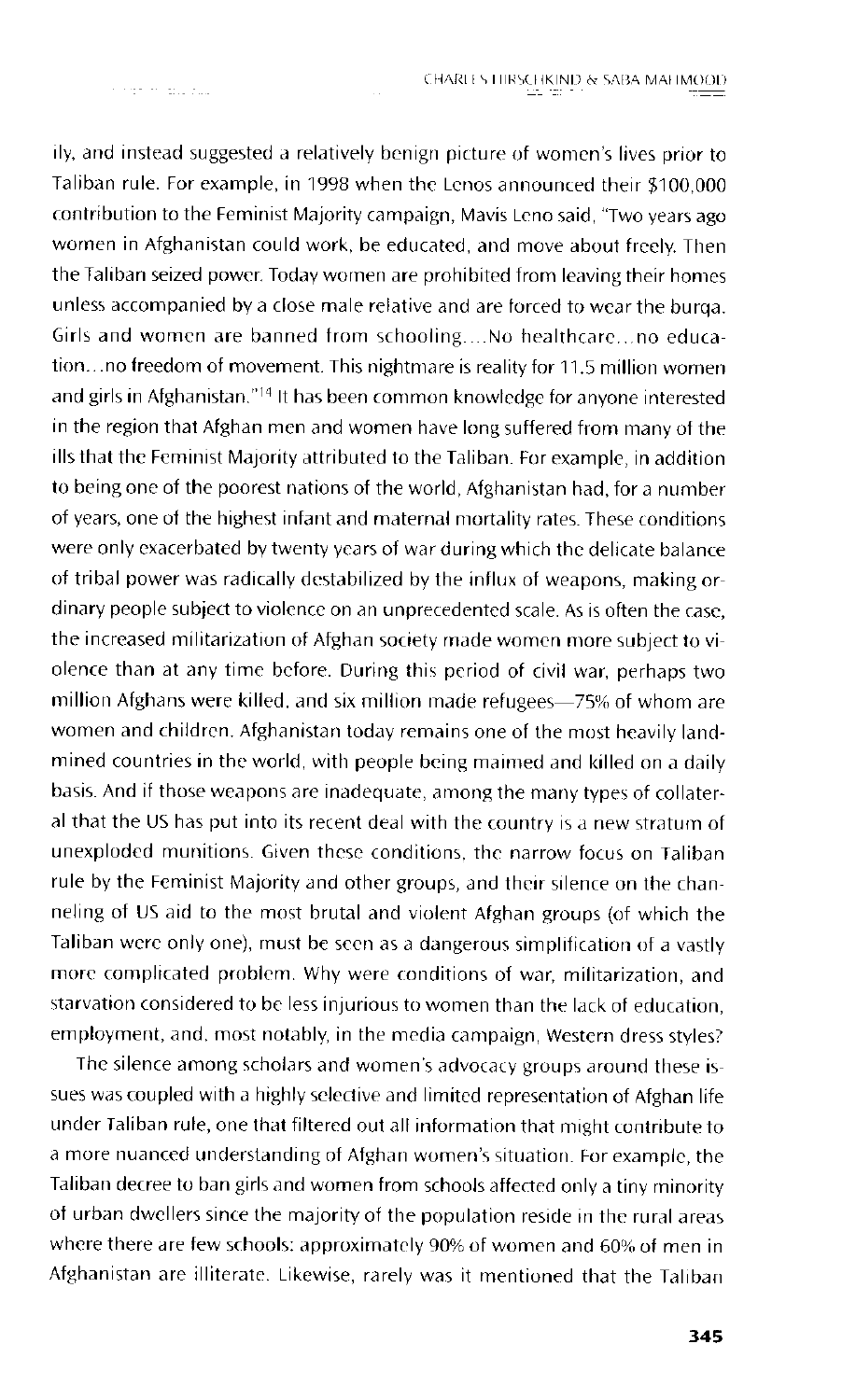policy of disarming the population, and the strict surveillance of all major areas under their control had made it possible for the first time in years for women to move outside their homes without fear of being raped (of course, being beaten for a variety of moral transgressions remained a distinct possibility). According to recent reports, this security is rapidly disintergrating. As the Agence Franco-Presse recently reported, "Just 10 weeks after the Taliban fled Kabul city. Afghans are already starting to say they felt safer under the now-defeated hardline militia than under the power-sharing interim administration that has replaced it. Murders, robberies and hijackings in the capital, factional clashes in Ihe north and south of the country, instability in Kandahar and banditry on roads linking main centres are beginning to erode the optimism that greeted the inauguration of the interim administration on December 22. $"$ <sup>15</sup>.

Equally relevant here is the fact that even though Taliban policies had made conditions much worse for urban women, they did not substantially affect the lives of the vast majority of rural women either because many of the laliban edicts already mirrored facts of rural life, or because those edicts were never enforced. Sensitive writers documenting the catastrophy unfolding in Afghanistan have occasionally pointed this out. For example, an article published in the New Yorker noted that just outside of the urban centers, "one sees raised paths subdividing wheat fields,..in which men and women work together and the women rarely wear the burka; indeed, since they are sweating and stooping so much, their heads often remain uncovered. The Taliban has scarcely altered the lives of uneducated women, except to make them almost entirely sale Irom rape.""' As the article suggested, one consequence of the admittedly oppressive regulations put into place by the Taliban was that life for the majority of Afghans had become considerably safer.<sup>17</sup> Despite the availability of this kind of data, the l-eminist Majority and other advocacy groups carefully kept any ambiguities out of tfieir case against the Taliban as the sole perpetrators of the ills committed against Afghan women.

Taking these realities into account demands a more nuanced strategy on the part of anyone who wishes to help the women of Afghanistan in the long run. Already before the bombing began, one consequence of the campaign to rescue Afghan women was Ihe dramatic reduction of fiumanitarian aid to Afghanistan, the brunt of which was borne by women and children as the most destitute members of the population.<sup>18</sup> When some of those concerned protested this outcome, they were chided for being soft on the Taliban.<sup>19</sup> It seemed like any attempt to widen the discussion beyond the admittedly brutal practices of the Taliban was doomed to be labeled as antithetical to women's interests.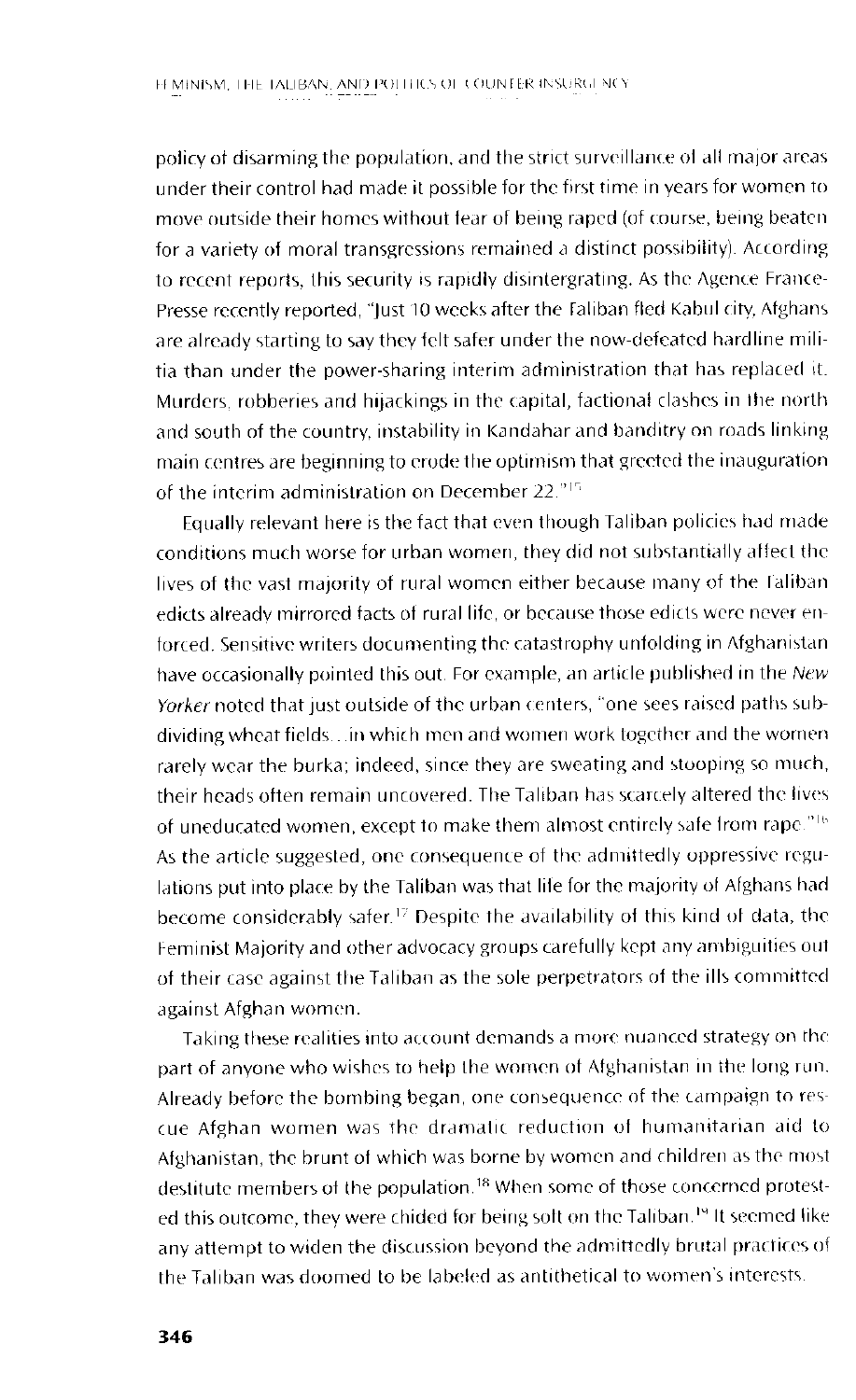$\mathbb{Z}^n$  and  $\mathbb{Z}^n$  .

## **Fundamentalism**

In addition to the uncritical stance adopted towards US foreign policy by many of those who took up the cause of Afghanistan's women, an important factor that inhibited a more complex analysis to emerge was the trope of Islamic fundamentalism, one that offered a ready made explanation for whatever violence to which Afghan women were subjected. It seemed that historical analysis was unnecessary because images of veiled women, so skillfully marsfialed by organization like the Feminist Majority, were explanation enough for what most Americans already knew: that Islam in a variety of its forms, and in particular so-called Islamic fundamentalism, is generally oppressive of women, Afghan women are only one of its more recent and dramatic victims. A more realistic assessment of the impact of Taliban rule on women living in conditions of militarization, social disintegration, intense poverty, and endless war could not be accommodated in this view and was therefore rejected. Instead, the trope of Islamic extremism allowed a vast field of wrongs suffered by Afghan women to be consolidated within a simple and singular explanatory framework, with the fundamentalist Taliban at its center.

The point we wish to make here is that Afghanistan and Pakistan have been entirely transformed by the roles they were recruited to play during the Cold War conflict. The vast dissemination of arms, military training, the creation of a thriving drug trade with its attendant criminal activity, and all of this in circumstances of desperate poverty, has had a radical impact on the conditions of moral and political action for the people in the region. Colombia may serve as a useful comparison in this regard. As it has been widely reported in the US media, the rampant violence in Colombia is directly tied to its status as one of the largest producers and traffickers of narcotics, and the proliferation of arms associated with thistrade. Yet while we tend to acknowledge the role of militarization and drugs in the case of the ongoing violence in Colombia, in Afghanistan we instead seek explanations in tbe psychology of the so-called fundamentalist.

The wide currency such explanations enjoy, even among materialist feminists like Barbara Ehrenreich, is startling. In a recent op-ed piece in Los Angeles Times, Ehrenreich complains about the lack of analysis among progressives of the "fiatred of women" that the Taliban, and Islamic fundamentalists more generally, exhibit.  $^{20}$  She then proceeds to offer an explanation for this hatred through reference to a "global masculinity crisis" that Third World men are supposedly facing because of women's entry into arenas of employment and political participation. What accounts for the Taliban's misogyny in particular, she suggests, is the masculinist ethos of the all-male *madrasas* [religious schools]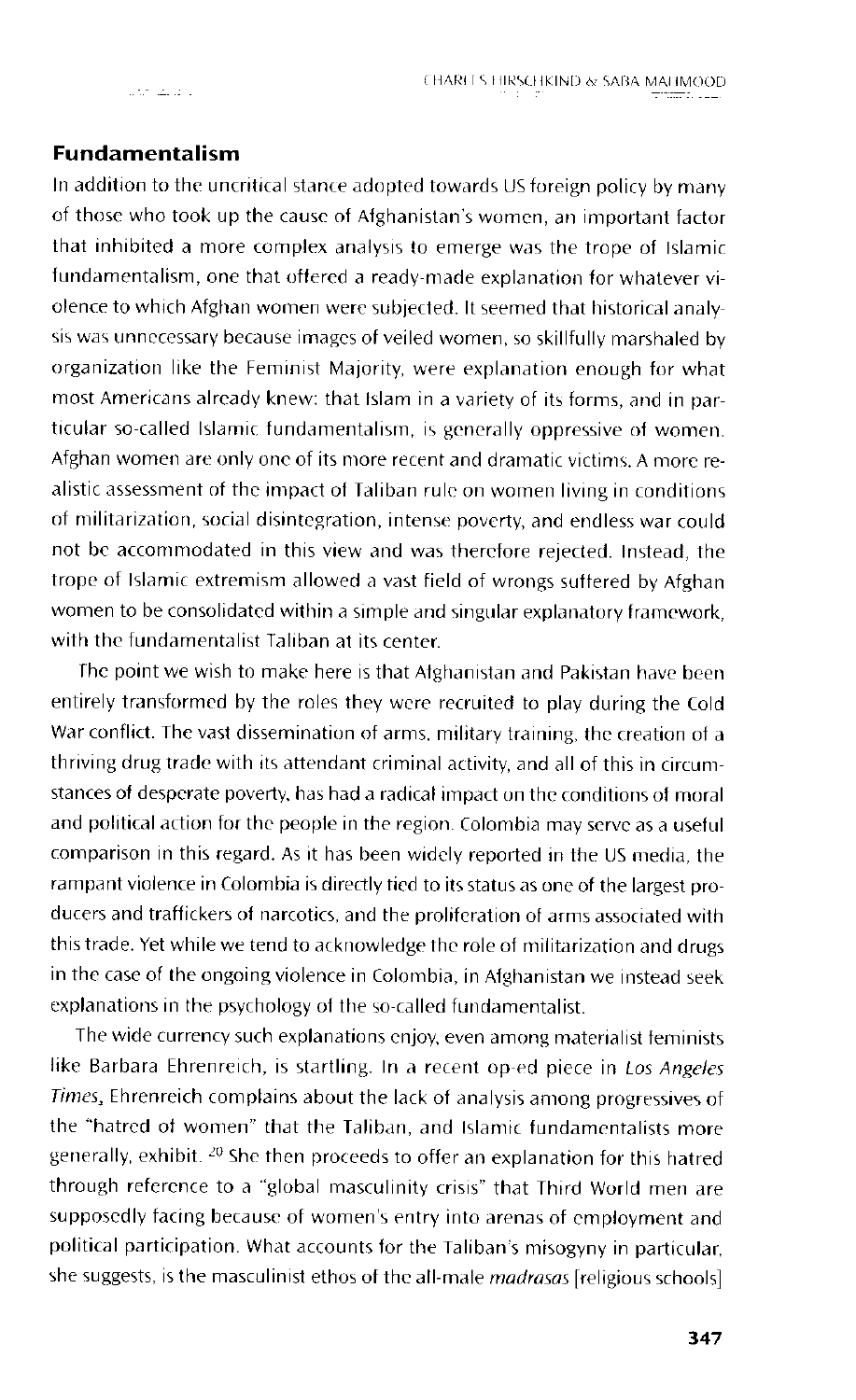devoid of the "potentially softening influence of mothers and sisters." Since Ehrenreich is a scholar who has often presented cogent analyses of the material conditions of gender inequality in this country, it is surprising that when it comes to Islam she too, like the Feminist Majority, can offer up an analysis of the conditions of Afghan women's lives that barely touches on the context of persistent war, rampant ethnic and tribal violence, and the complete unraveling of Afghanistan's complicated social fabric that resulted from the country's incorporation into the Cold War. Instead, Ehrenreich grounds her explanations in popular narratives of the psychological blowback produced by modernization ("masculinity crisis") and exemplified in the figure of the Muslim fundamentalist.

#### The pariahs of the world

What gives Islamic fundamentalism such explanatory power? To begin, note the variety of ideas, images, and fears that Islamic fundamentalism evokes in the American imagination: women wearing headscarves (now, burgas), the cutting off of hands and heads, massive crowds praying in unison, the imposition of a normative public morality grounded in a puritanical and legalistic interpretation of religious texts, a rejection and hatred of the West and its globalized culture, the desire to put aside history and return to a pristine past, and the quick recourse to violence against those who are different. In other words, the notion of fundamentalism collapses a rather heterogeneous collection of images and descriptions, linking them together as aspects of a singular socio-religious formation. Moreover, in their longstanding representation of Islam as violent spectacle (like a 1400-year-old train wreck), CNN and their competitors have managed to endow each one of these images with the power to immediately animate all of the others, each one a falling stone capable of bringing the avalanche of Islamic global terror down on the US. What allows this reduction is the idea that all of these phenomena are expressions of Islam in its dangerous and regressive form, its fundamentalist form.

Note also that this complex of features does not fit together in the way that the notion of fundamentalism implies, any more than, say, being a born-again Christian in the US entails one's willingness to assassinate doctors who perform abortions, or that being a Peruvian leftist is equivalent to being a supporter of Sendero Luminoso, or, for that matter, that liberalism fits with Nazism simply because the latter emerged in a liberal democracy (recall that Hitler came into power by popular vote). What is at stake here, however, is not simply a problem of definition, but of political strategy: that is, the reduction effected by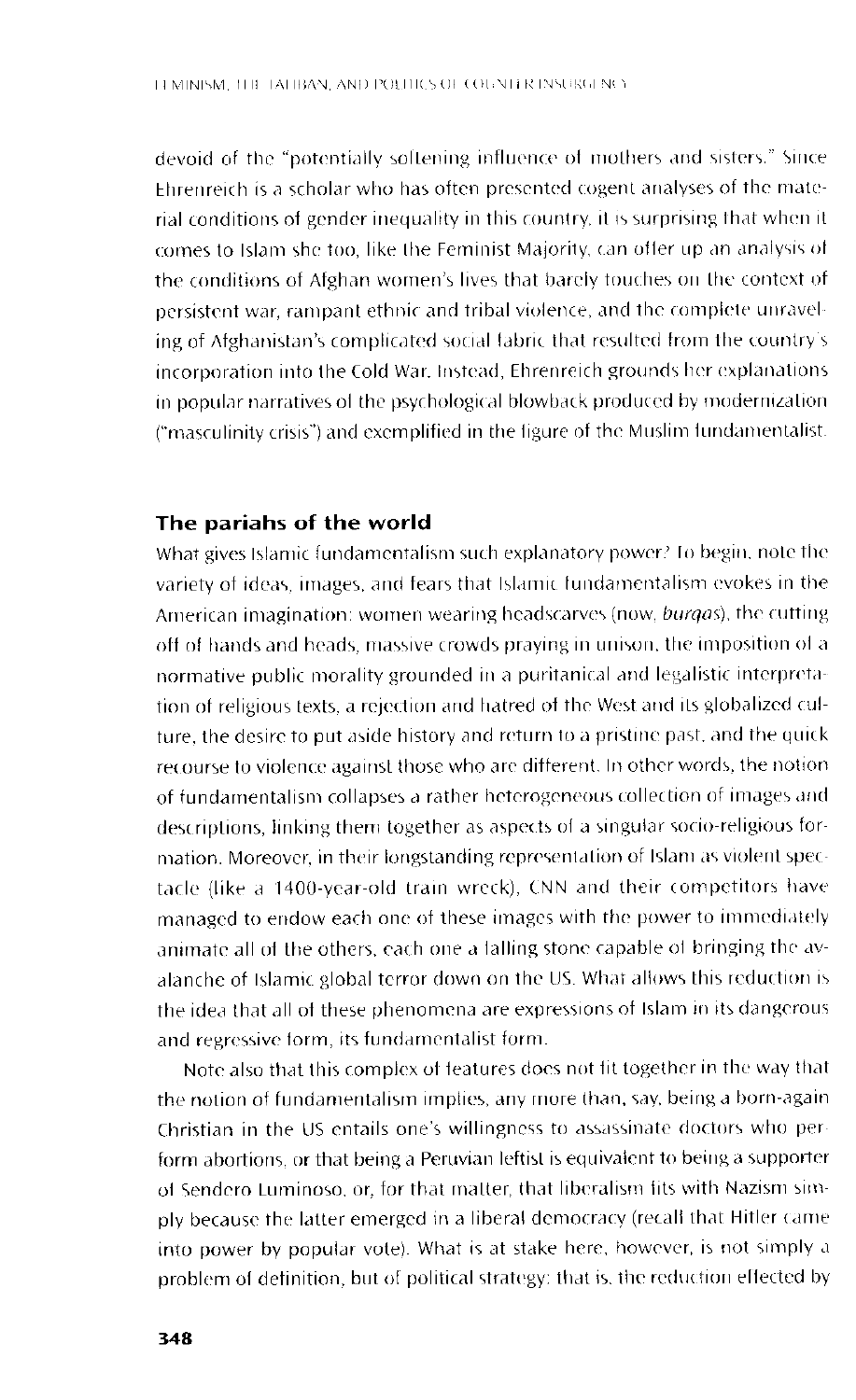terms like tundamentalism allows US public opinion in this moment to equate those who attacked New York and Washington with the Taliban regime in Afghanistan, with those Islamic schools that impart a strict interpretation of Islam, with Muslim preachers who criticize the US tor its liberal social mores, with Arab families in Detroit that have daughters who wear headscarves. In so far as these different actors and institutions may be thought of as different faces of a global fundamentalism, now increasingly associated with terrorism, they may also be conceived of as legitimate targets, whether for intelligence gathering or for aerial bombing.

Let us give an example that points to the problems entailed by the concept of "global fundamentalism." Not unlike Afghan women now, Salman Rushdie's name also became a cause celèbre in the West in the 1980s when Ayatollah Khomeini issued a *fatwa* against Rushdic's life for having written a blasphemous book supposedly injurious to Muslim sensibilities. Rushdie has recently written two essays on the current crisis that are worth quoting from, particularly in light of the moral authority be bas been accorded in Europe and the US as a defender of liberal freedoms. Referring to those who carried out the attacks on September 11, Rushdie writes:

"Wbatever the killers were trying to achieve, it seems improbable tbat building a better world was part of it. The fundamentalist seeks to bring down a great deal more than buildings. Such people are against, to offer just a brief list, freedom of speech, a multi-party political system, universal adult suffrage, accountable government, Jews, homosexuals, women's rights, pluralism, secularism, short skirts, dancing, beardlessness, evolution theory, sex." He continues later, "The fundamentalist believes that we believe in nothing. In bis world- view, he has his absolute certainties, while we are sunk in sybaritic indulgences. To prove him wrong, we must first know that he is wrong. We must agree on what matters: kissing in public places, bacon sandwiches, disagreement, cutting-edge fashion, literature, generosity, water, a more equitable distribution of the world's resources, movies, music, freedom of thought, beauty,

This list couples, in bizarre fashion, the political principles at the heart of a liberal polity, on one hand, with those titillating icons of hetero-normative pleasure tbat trigger a warm feeling of self recognition and superiority among cosmopolitans. It is as if Rushdie worried that the staidness of the former could not convince without the sexiness of the latter (and here we would note that,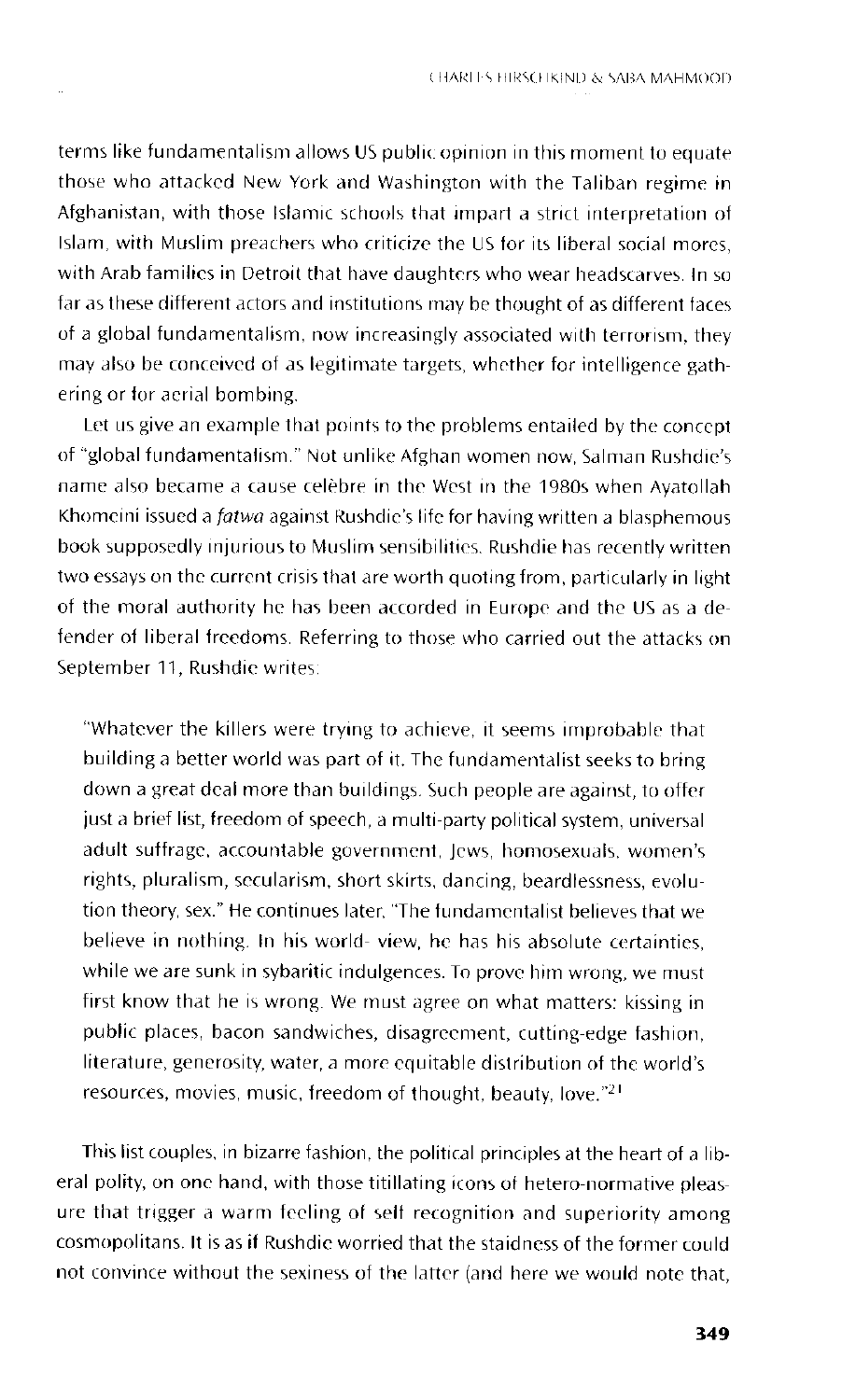among the multiple violences that have come to define Afghan women, it is an article of clothing that always appears at the top of the list). The rhetoric works something like this: a society in which women can't wear mini-skirts is also against adult suffrage; an equitable distribution of wealth demands kissing in public; eating bacon sandwiches (that is, pork) equips one to enjoy literature and movies. In other words, those who have increasingly comr to see Islam as important to their lives, their politics, and their forms of public expression—and therefore don't eat pork, don't kiss in public, and don't subscribe to evolutionary theory are destined to live within authoritarian, intolerant, and misogynist societies. The implicit suggestion is that any departure from Western cultural and political norms becomes a threat to all aspects of our lives, from our political system to our private pleasures. That this argument occurs today at a political moment in wbich Americans are being told to be on constant alert tor "suspicious looking people" should give us some pause and provoke reflection.

Rushdie's statements are alsu misleading in tboir portrayal ot contemporary Islamic movements, or what he refers to as fundamentalism. A large sector of the Islamic movement, *pace* Rushdie, is neither against a multi-party political system, nor universal suffrage and accountable government. In fact, in many parts of tbe Muslim world (sucb as Egypt, Indonesia, Turkey, and lunisia), Islamic political parties contest elections when allowed, and are a part of the voices striving for greater democratization and political liberalization. In Egypt, for example, the Labor Party (*Hizb al-Amal*), in coalition with one of the major Islamist organizations in the Middle East, the Muslim Brotherhood, regularly floats candidates in local and national elections. In addition, over the last ten years, the Egyptian unions of physicians, engineers, and lawyers have elected Islamist activists to serve as tbeir leaders and representatives. In many cases, it is the quasi-secular governments of Muslim countries that have banned Islamist political parties (as is the case in Turkey, Egypt, Tunisia) from participating in the electoral process. In doing so, they have only given weight to the militants' argument that the sole avenue lor political change is armed struggle and guerilla warfare. Other currents witfiin the Islamic movement are engaged in pietistit and welfare activities, and have little to do with electoral political reform, let alone militant activism. In otber words, the disparate currents witbin contemporary Islam, all of whicb are lumpc^d together under the rubric of fundamentalism, do not cobcre in a singular movement definable for its dangerous regressivity. I hey differ in tbeir goals, their politics, their models of society, and their understandings of moral responsibility. It is particularly important to recognize these differences in the context of today's burgeoning conflict.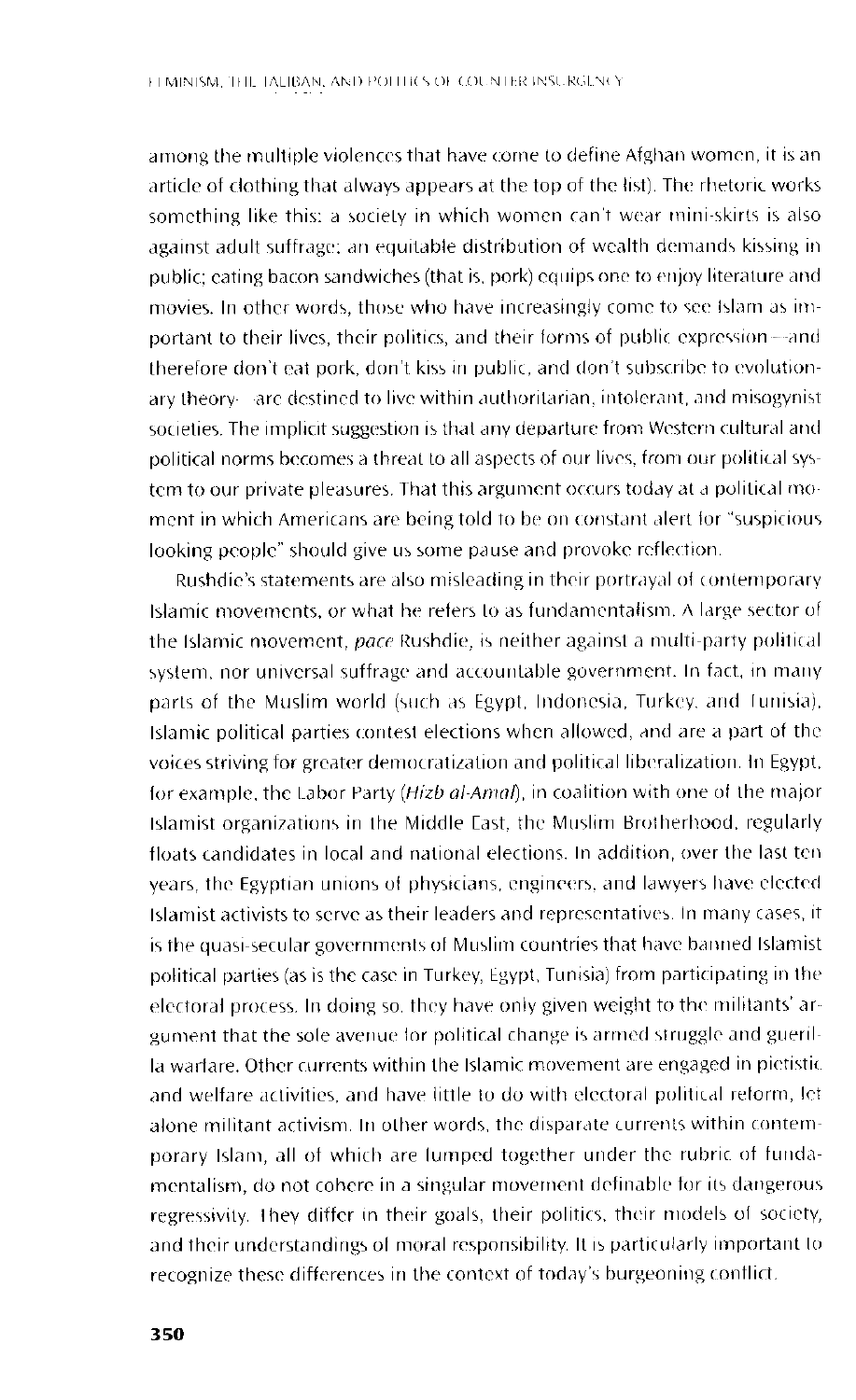### Public religion

are remained and concern

One reason why Islamic movements make many liberals and progressives uncomfortable is the Islamists' introduction of religious concerns into what are considered to be properly political issues. The argument is often made that it the Muslim world is to become modern and civilized, it must assign Islam to the space of the private and personal. When religion is allowed to enter into public debate and make political claims, we are told, it results in rigid and intolerant policies that are particularly injurious to women and minorities. Once again we quote from Salman Rushdie who reiterates this admonishment to the Muslim world; "The restoration of religion to the sphere of the personal, its depoliticization, is the nettle that all Muslim societies must grasp in order to become modern....If terrorism is to be defeated, the world of Islam must take on board the secular-humanist principles on which the modern is based, and without which Muslim countries' freedom will remain a distant dream." $^{22}$ 

One of the many problems wilh such a formulafion is that it ignores the multiple ways in which the public and private are linked in contemporary society. As many scholars have argued for some time now, the division between the public and the private is quite porous; the two are ineluctably intertwined in myriad ways. The most striking example of this linkage is the reaction that the adoption of the veil provoked in some European and Middle Eastern countries. In France, for example, the decision on the part of Muslim schoolgirls to wear the headscarf was denounced as injurious to French public life and in 1994 the French government banned the headscarves from public schools. Similarly, between 1998-2000, more than 25,000 women were barred from Turkey's college campuses because they refused to remove the headscarves, and hundreds of government employees were fired, demoted or transferred for the same reason.<sup>23</sup> In all of these instances, the pleas of the young women that their adoption of fhe veil was an expression of their personal faith, and not an endorsement of state-censured Islamist politics, went unheeded.

Both of these examples demonstrate not simply that the private and the public are inter-twined, but more importantly that only certain expressions of "personal faith"—and not others—are to be tolerated even in modern liberal societies. That is, what gets relegated to the sphere of the personal is still a *pub*lic decision. Thus we need to put to question the idea suggested by Rushdie, among others, that were Muslims simply to privatize their faith, their behavior would become acceptable to secular sensibilities.

One of the reasons why the veil provoked such a passionate response even among feminists in France is the assumption that it potently symbolizes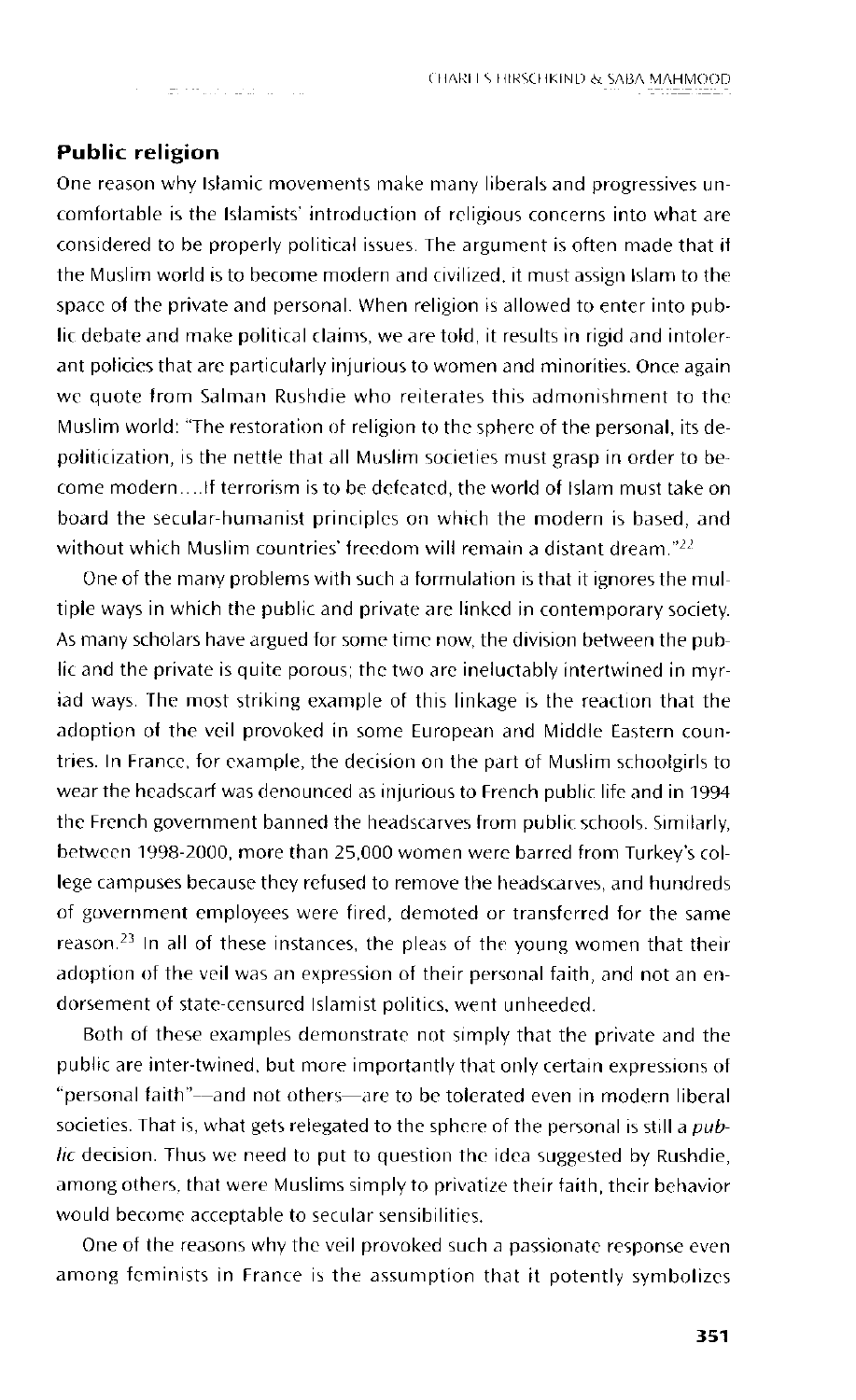women's subordinate status within Islam. A number of French leminists supported the ban on the headscarf because, as a leading French feminist intel $l$ ectual, Elizabeth Badinter, put it. "The veil... is the symbol of the oppression of a sex. Putting on torn jeans, wearing yellow, green, ur blue hair, this is an act of freedom with regard to social conventions. Putting a veil on the head, this is an act of submission. It burdens a woman's whole life,"<sup>24</sup> While the veil's symbolic meaning has been frequently discussed, particularly by those opposed to it, the question is far more complicated than suggested here. The veil has been freighted with so many meanings in contemporary social and political conflicts that any ascription of a singular meaning to it such as 'symbol of women's oppression' is unconvincing. Think of the very different contexls within which the practice of veiling is undertaken, for example, in Afgbanistan, France, Turkey, or for that matter the US. Whereas the veil was forced on urban women in Afghanistan by the Taliban under the threat of physical violence, in France its adoption has, in many instances, come in the context of young women going against tbeir parents' more assimilated life-styles. In lurkey. on the other hand, the coercive powers of the law were marshaled, back in the 1920s, to force woman to *unveil*. More recently, the practice of veiling has gained ascendancy as part of an opposition movement protesting tbe rigid policies of a state that insists on dictating the ways in which personal practices of religious piety share and minimum and distances are the public that the vertice presented production or rengious press should uppear in paisher soce and absorption to say the ren never works to signify women's oppression. The point is that to speak about the meaning of the veil in any of these contexts requires a lot more analytical work than that undertaken by those who oppose its adoption.

It is interesting that Badinter opposes the decision to veil by young Muslims girls on the grounds that, as an act in accord with (and therefore not in contest with) Islamic norms of female modesty, it does not rise to the status of "an act of freedom in regards to social conventions." This points out the degree to which the normative subject of feminism remains a liberatory one: one who contests social norms (by wearing torn jeans and dying her hair blue), but nol one who finds purpose, value, and pride in the struggle to live in accord with certain tradition sanctioned virtues. Women's voluntary adoption of what are considered to be patriarchal practices are often explained by feminists in terms of false consciousness, or an Internallzation of patriarchal social values by those who live within the asphyxiating confines of traditional societies. Even those analyses tbat demonstrate the workings of women's subversive agency in the enactment of social conventions remain circumscribed within the singular logic of subordination and insubordination. A Muslim woman can only be one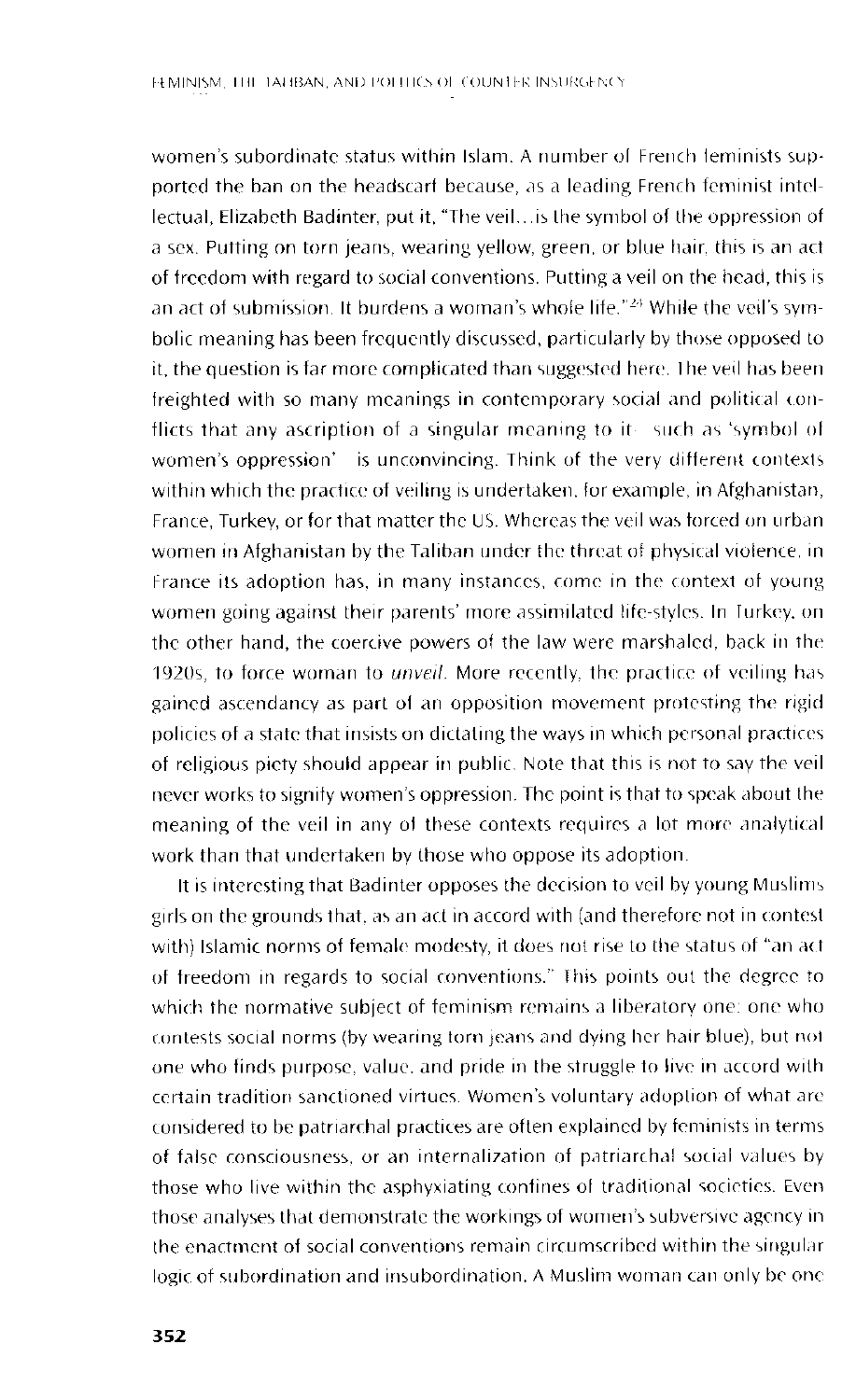of two things, either uncovered, and therefore liberated, or veiled, and thus still, to some degree, subordinate. Can our bras, ties, pants, miniskirts, underwear, and bathing suits all be so easily arrayed on one or tbe other side of this divide? Can our daily activities and life decisions really be captured and understood within this logic of freedom or captivity?

We need a way to think about the lives of Muslim women outside this simple opposition. This is especially so in those moments of crisis, such as today, when we tend to forget that the particular set of desires, needs, hopes, and pleasures that liberals and progressives embrace do not necessarily exhaust the possibilities of human flourishing. We need to recognize that, whatever effect it has had on the women who wear it, the veil has also had a radical impact on our own field of vision, on our capacity to recognize Muslim societies for something other than misogyny and patriarchal violence. Our ability to respond, morally and politically, in a responsible way to these forms of violence will depend on extending these powers of sight.

#### **NOTES**

 $<sup>1</sup>$  We would like to thank Noah Solomon and Scott Richard for their research assistance in</sup> gathering the pertinent data for this article.

 $2$  Stacie Stukin, "Warrior Princes," George, July 1999.

' Stukin, p. 4S.

and the state of the manager.

<sup>4</sup> Sharon Lerner, "Feminists Agonize Over War in Afghanistan: What Women Want," The Village Voice. October 31, 2000.

<sup>5</sup> The Afghan Women's Mission reported that according to UNICEF, "Iwo million people do not have enough food to last the winter, and 500,000 of them will be unreachable after snow begins to fall in mid-November." From the press release issued by Afghan Women's Mission, October 2001, http://www.afghanwomensmission.org,

<sup>6</sup> Steve Coll, "Anatomy of a Victory: CIA's Covert Afghan War," The Washington Post, July 19, 1992.

 $^{\prime}$  World Policy Journal. "The Unintended Consequences of Afghanistan," Spring 1994, p. 81.

<sup>8</sup> Diego Cordovez and Selig Harrison, Out of Afghanistan: The Inside Story of Soviet Withdrawal (New York: Oxford University Press), pp.62-63.

<sup>9</sup> Reuters Wire Service. "Afghan Women's Group Gloomy of the Post-Taliban Era," December 10.2001.

<sup>10</sup> Electronic Telegraph reported that the CIA had spent "more than L70 million in a belated and often bungled operation to buy back the missiles" it had provided to the Afghan resistance (Daniel Mcgrory. "CIA Stung by Its Stingers," November 3, 1996).

<sup>11</sup> Alfred McCoy, The Politics of Heroin (New York: Lawrence Hill Books), pp. 445-460.

<sup>12</sup> From "Campaign to Stop Gender Apartheid in Afghanistan Organizational Co-Sponsor Resolution," http://www.feminist.org/afghan/afghanresolution/html (July 4, 2000).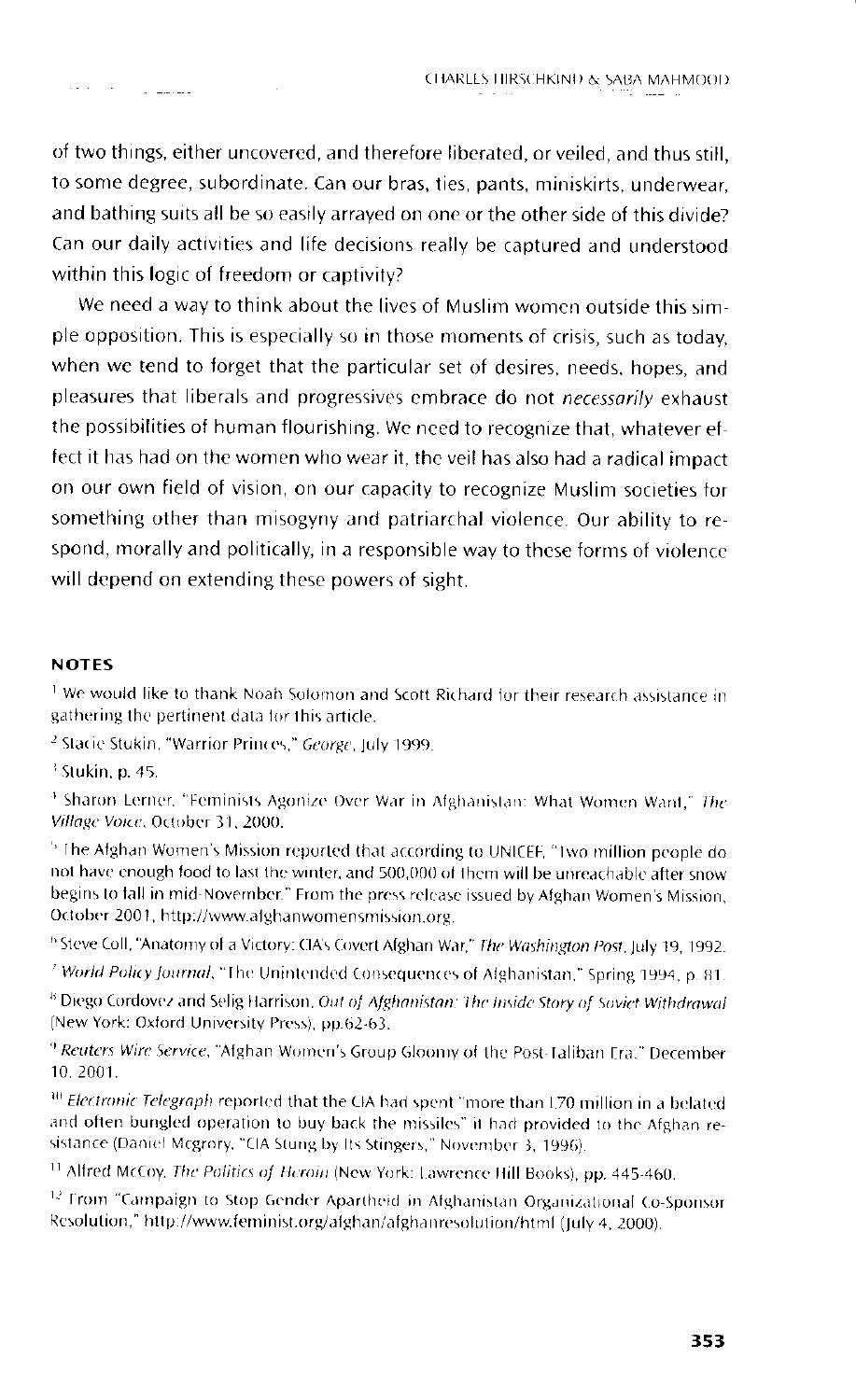<sup>13</sup> New York Times reported that the Taliban's "ban on opium-poppy cultivation appears to have wiped out the world's largest crop in less than a year" (Barbara Crossette, "Taliban's Banon Poppy A Success, U.S. Aides Say, May 20, 2001). The *Times* acknowledged that poor farm ers were most adversely affected by this ban since they could not grow any other crop that would fetch them the same kind of income.

<sup>14</sup> "Mavis Leno to Chair Feminist Majority Foundation's Campaign to Stop Gender Apartheid," http://www.feminist.org/news/pr/pr102198.html, July 4, 2001.

<sup>15</sup> Agence France-Presse, Friday January 25, 2002, http://sg.news.yahoo.com/020125/ 1/2crv0.html.

<sup>16</sup> William Vollmann, "Letters from Afghanistan: Across the Divide," The New Yorker, May 15. 2000, p. 67.

<sup>17</sup> Vollmann, pp. 64-65.

<sup>18</sup> See Megan Reif, "Beyond the Veil---Bigger Issues." Christian Science Monitor, May 3, 2000. Also see "Afghanistan-UN Denies Aid," Off Our Backs, 28, no.5 1998.

<sup>19</sup> See, for example, the response to Megan Reif's article (May 3, 2000) by Mavis Leno in the Christian Science Monitor, May 18, 2000, p. 8.

<sup>20</sup> Barbara Ehrenreich, "Veiled Threats," Los Angeles Times, November 4, 2001.

<sup>21</sup> Salman Rushdie, "Fighting the Forces of Invisibility," *The Washington Post*, October 2, 2001.

<sup>22</sup> Salman Rushdie, "Yes. This is About Islam," New York Times, November 2, 2001.

<sup>23</sup> Molly Moore, "The Problems of Turkey Rest on Women's Heads; Islamic Scarves Seen as Threat to Secular State," The Washington Post, October 9 2000.

<sup>24</sup> Ouoted in Norma Claire Moruzzi, "A Problem with Headscarves: Contemporary Complexities of Political and Social Identity," Political Theory, vol. 22, no. 4, November 1994, p. 662.